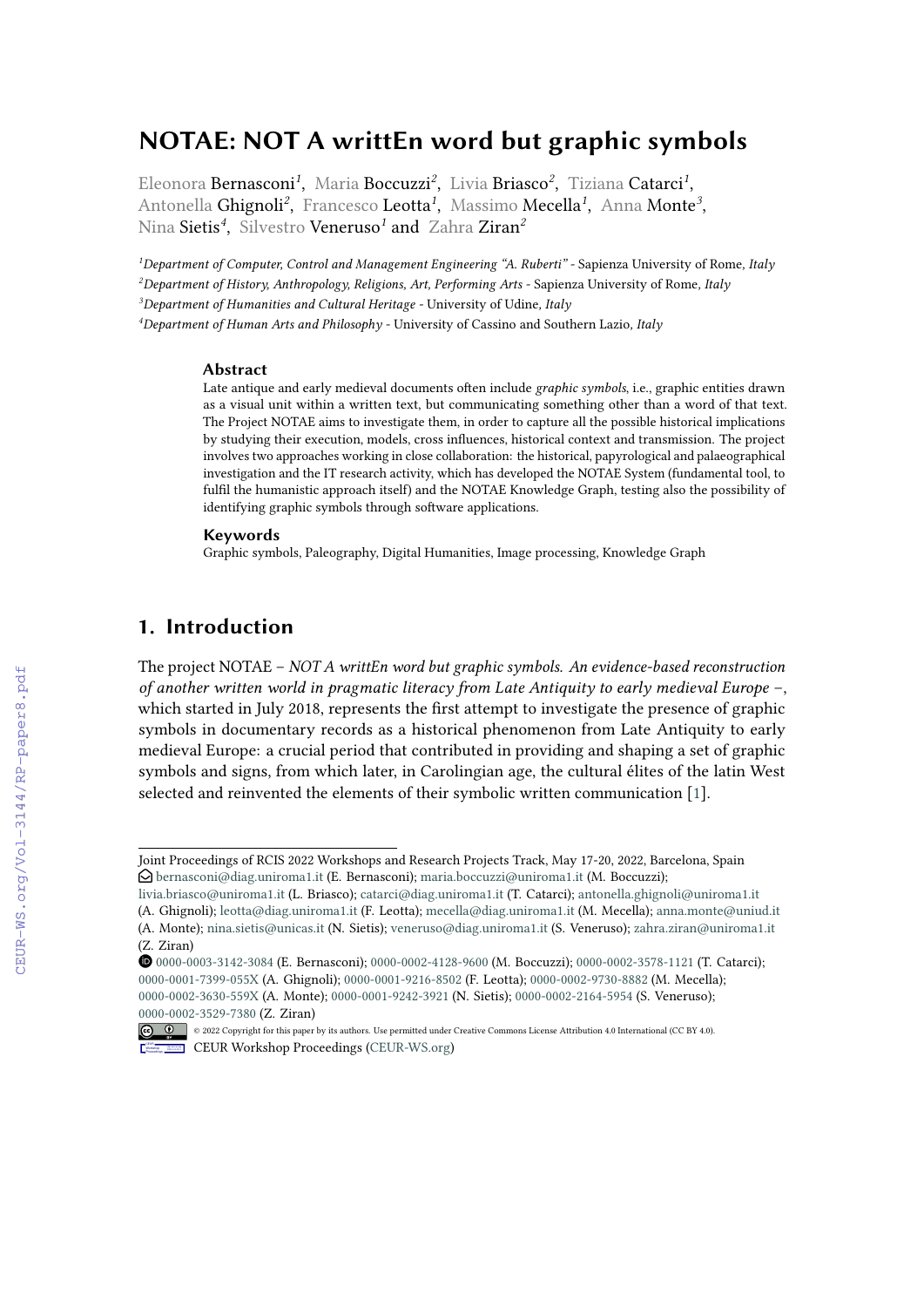Graphic symbols are meant as graphic entities, composed by graphic signs, including alphabetical ones, drawn as a visual unit within a written text, but communicating something other, or something more, than a word of that text. We say "symbol" and not sign, because there is no intrinsic prior relationship between the message-bearing graphic entity and the information conveyed by it. Even when it seems to us – men and women of the 21th century – simply and clear (as in Figure [1,](#page-2-0) left), the message is in any case to discover, because that graphic entity is an object of historical investigation.

The sources of the project are texts generated for pragmatic purposes: petitions, official and private letters, lists, receipts, authentics from relics, contracts and so on written on papyrus, wooden tablets, slates, parchment. In particular, legal documents enable to relate graphic symbols to illiterate people: the gradual introduction of signatures in the legal documentary practice meant an increasing use of graphic symbols not only by literate people writing their subscriptions in their own hands but also by illiterate contract partners or witnesses, who performed graphic symbols by their own hands in the empty space left for it in the line of their subscription written by the scribe or by a delegated third-party literate person.

In conclusion, NOTAE aims to investigate the graphic symbols in order to capture all the possible historical implications by studying their graphic execution as well as their models and cross influences, their context and transmission, with the purpose to frame also the category of illiterates in terms of gender and social status, for each significant period and region involved in the research, with the particular challenge represented by problematic evidences preserved in a problematic documentary transmission in a *longue durée*. Novel is therefore both the object and the perspective of investigation of the project [\[2\]](#page-5-0).

Documents considered in the NOTAE project are available either in archives and libraries or through *digital reproductions* in public web repositories (e.g., [https://papyri.info/\)](https://papyri.info/). Identifying and classifying graphic symbols on such documents is not an easy task, requiring the experience and knowledge of an expert in the field. An expert who wants to identify and study graphic symbols in a specific document, inspects its digital reproduction together with associated bibliography. However, specific software tools can make this task easier by for example *(i)* make the digital reproductions easier to read, *(ii)* simplifying the insertion of reports, *(iii)* making it easier to extract information, and *(iv)* integrating the information with other data sources in order to contextualize the symbols and the containing documents.

This paper is organized as it follows. Section [2](#page-1-0) introduces the objectives of the project and the expected tangible results. Section [3](#page-3-0) describes the results already achieved by the project, Section [4](#page-5-1) finally concludes the paper with challenges and final considerations.

## <span id="page-1-0"></span>**2. Objectives and Expected Tangible Results**

The NOTAE project pursues several goals within its general aim:

1. to provide an inventory as complete as possible of graphic symbols and a collection of their images, through the systematic inspection of all the documentary sources available for the period in question. For this purpose, a database will be primarily designed and implemented in order to work as a research tool of the Project;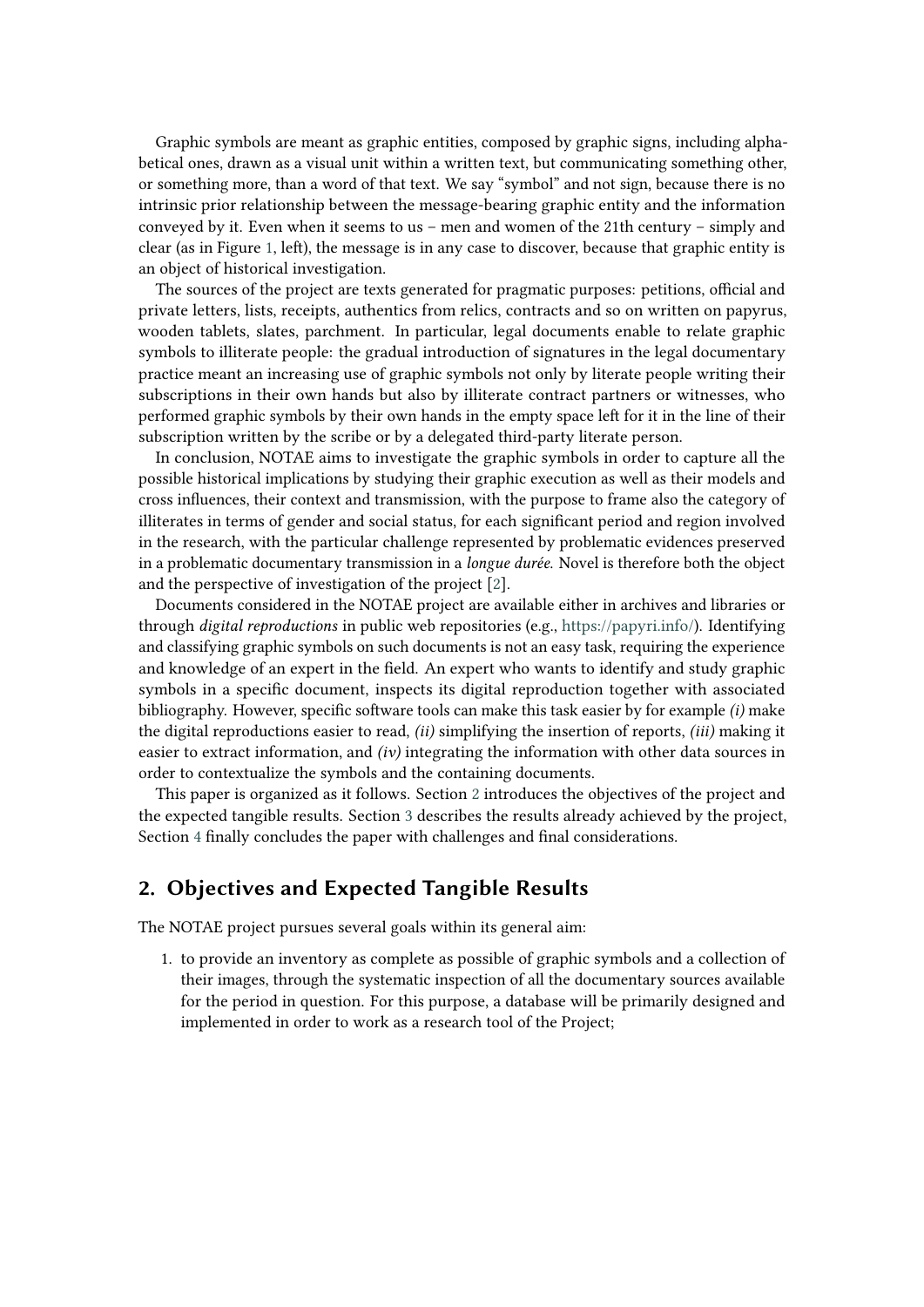<span id="page-2-0"></span>

**Figure 1:** Examples of graphic symbols: *Left)* Lamorlaye, France (Merovingian Kingdom), 673 March 10: autograph diagonal cross (or letter χ) of Childebrando, an illiterate man. *Center)* Ravenna, Italy, 575: graphic symbol in complex structure at the end of the autograph subscription of a witness. *Right)* Hermopolis, Egypt, 561: graphic symbol in complex structure at the end of the autograph subscription of a greek notary.

- 2. to develop software tools to facilitate the task of identifying graphic symbols in a digital reproduction and find their positions in the document;
- 3. to find optimal solutions to overcome the limitations due to the original media, preservation conditions and the passage of time. Parts of the documents may be lost, and we deal with partial observations of ancient texts and symbols;
- 4. to conduct studies based on geographical and historical implications of the employment of such graphic symbols. For this purpose, additional software tools will be provided.

A graphic symbols' database has been designed to assist NOTAE experts. This database stores information about graphic symbols contained in the documents within the scope of the project. Documents are referenced by using identifiers that are globally recognized in the research community. Information does not only include their presence in a specific document, but also additional details such as comments about their usage. With experts continuously introducing new classifications of symbols, the database is progressively populated with graphic symbols, and this allows to increasingly refine the identification and classification process. One of the goals of this database is to be used as a reference to detect symbols in newly uploaded documents. Access to the database must be provided with two kinds of web applications: a back-office (dedicated to NOTAE experts) and a public website providing the paleography research community with access to completed and verified reports.

One of the advantage of using a database is simplifying queries and reporting tasks. In addition, data stored in a structured way allows for integration with other information sources to perform contextual analysis. As an example, documents are associated with a provenance place and an original archive. These geographical places can be projected on maps by using the information contained in historical place repositories such as Trismegistos places [\(https:](https://www.trismegistos.org/geo/) [//www.trismegistos.org/geo/\)](https://www.trismegistos.org/geo/) or the Mapping Past Societies project of Harvard University [\(https://darmc.harvard.edu/\)](https://darmc.harvard.edu/). Once documents are geographically contextualized, it is possible to perform analyses about the employment of graphic symbols in specific geographic areas and time periods.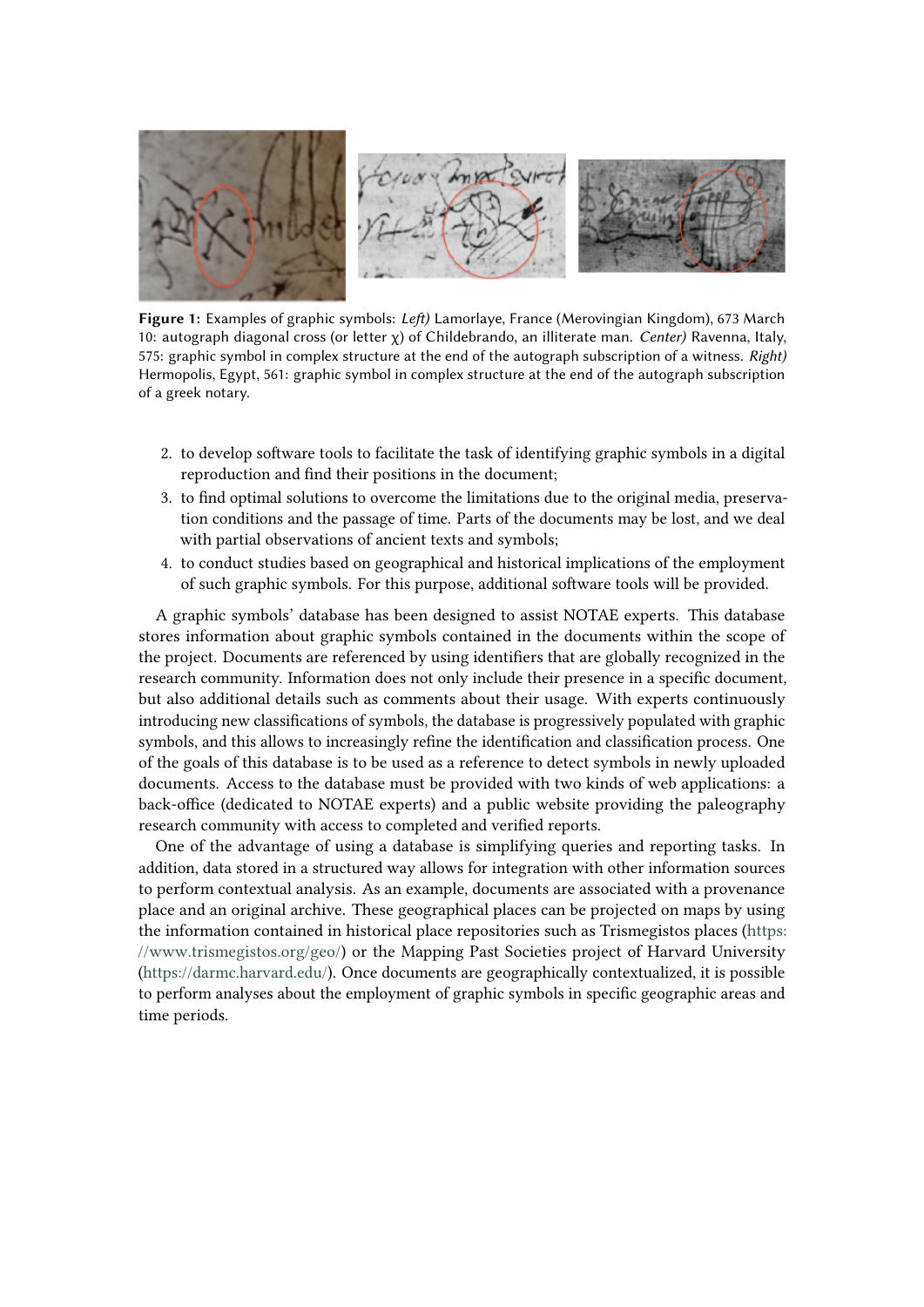<span id="page-3-1"></span>

| Item Type                 | #    | Description                                     |
|---------------------------|------|-------------------------------------------------|
| Graphic Symbols           | 3748 | The main target of the project                  |
| Images of graphic symbols | 3191 | Number of graphic symbols with an image stored  |
|                           |      | in the database                                 |
| Documents                 | 1510 | Original textual unit including graphic symbols |
| <b>Material Supports</b>  | 1498 | Physical support on which a document or part of |
|                           |      | it is preserved                                 |
| People                    | 914  | Notaries and relevant people writing the docu-  |
|                           |      | ments                                           |
| <b>Bibliography</b>       | 1254 | Voices included to document graphic symbols     |
|                           |      |                                                 |

**Table 1**

Number of items in the NOTAE database as of 2022-03-24.

<span id="page-3-2"></span>

| WRITING WORL<br>w.       |                                 | Documents Material supports Graphic symbols Bibliography Persons Flaos Data Visualization |                                   |                             |                                                   |                 | Prevence Levis Control          | Document detail        | Inprime. Telecholog Coopletel Valdand<br>Need Review<br>Material supports<br>Add material reppor<br><b>CITY</b><br>COSS FLACE<br>permentals.<br><b>COL</b> | Servicesment Canad |
|--------------------------|---------------------------------|-------------------------------------------------------------------------------------------|-----------------------------------|-----------------------------|---------------------------------------------------|-----------------|---------------------------------|------------------------|------------------------------------------------------------------------------------------------------------------------------------------------------------|--------------------|
| Documents                |                                 |                                                                                           |                                   |                             |                                                   |                 |                                 |                        | [num]<br>Date:<br>Egyptian Manager<br><b>SIZATA</b><br>$\sim$                                                                                              |                    |
| Add decorated            |                                 |                                                                                           |                                   |                             |                                                   |                 | <b>Wind Review Managed File</b> |                        |                                                                                                                                                            |                    |
| Search.                  | $+$   KEFR2-SH<br>in sti fields | C Advanced search                                                                         |                                   |                             |                                                   |                 |                                 |                        | Imaginger E. ( + 1-1-61 - 10 - 0 - 2 - 21                                                                                                                  |                    |
| $-10.4$                  | <b>DESTARE</b>                  | <b>STAK</b><br>Era TX<br>OR AROSTE LANGUAGE                                               | <b>STATE</b><br>OMNOSE            | TAGS - MONTAPORT NEEDERIFTY | CREATION<br>DATE.                                 | CRASSO<br>LUES. |                                 |                        | Main identifier<br>Set main identific                                                                                                                      |                    |
| $\sim$                   | 7 Cair Many, 1 67002            | Fellow ADMCMardal Disabers<br><b>Guilt</b>                                                | midstate<br>yes (2)               | Mar.                        | 33/2018<br>hour.                                  | 500             | <b>DELETT</b>                   |                        |                                                                                                                                                            |                    |
| $\mathbb{R}$             | Pland 3 1722                    | Maniage costs AD 999-972 Disclosure of A., Greek                                          | $-121$ and $-121$<br>completed    | <b>Mar</b>                  | 12/2028<br><b>Bones</b>                           | AM              | <b>DELETE</b>                   |                        | <b>BUSINESS</b><br><b>CONDITE</b><br><b>CREASED</b><br><b>STE</b>                                                                                          |                    |
| $\mathcal{F}$            | Florid 5 tors                   | Contract AD 353, Nor 24 Diceirons of A. . Greek                                           | completed<br>Yes Oil              | MH                          | 32/289<br><b>bue</b>                              | AM              | peters.                         |                        | P.Coir Mage 6<br>\$367<br>step.                                                                                                                            |                    |
| $\mathbf{A}$             | Pland 3 ITE                     | Contrast of dir., AD 305, Sale 13 Directors of A., Greek                                  | suppleted<br>250                  | Mar.                        | 12/2028<br>hour.                                  | AM1             | DELITE                          |                        | $t_{d2}$<br>Eide or position.                                                                                                                              |                    |
| $5 -$                    | Flood 5 1711                    | Mariage costs AD 505-375 Direbook of A., Greek                                            | yes (b)<br>inprocess              | MH                          | 11/289<br>too.                                    | AM <sup>1</sup> | peurre.                         |                        | recte downs in Islands)                                                                                                                                    |                    |
| $\mathbf{r}$             | $2.75\%$ $2.30\%$               | Tax ergister AD 700-700 av  Disalarm<br>David:                                            | $-121$ and $-1$<br><b>Systems</b> | Mar                         | 33/2010<br>brar.                                  | $30^{\circ}$    | <b>DELETE</b>                   |                        |                                                                                                                                                            |                    |
| 155                      | DOM:141                         | Reputators., AD15939 BookstOrch., Greit                                                   | completed<br><b>AR</b>            | Mar                         | 11/289<br><b>South</b>                            | $N_{\rm c}$     | <b>DELETE</b>                   |                        | Other identifiers<br>AAS of an identifier                                                                                                                  |                    |
| control of the con-      | <b>DE SE EVIDE</b>              | Taxas contract - APD 930-920<br>Days:                                                     | was the forecomes                 | Adver-                      | <b>STARR</b><br>the con-                          | Art 1           | Freemal *                       |                        | DOMMER.<br>ED FACES<br><b>HITURNEE</b><br><b>THE</b>                                                                                                       |                    |
|                          |                                 |                                                                                           |                                   |                             | Integrate II ( $\pi$ ). Likewise ( ) ( ) ( ) ( )] |                 |                                 |                        | haspepared with the tell of the St. (2012).                                                                                                                |                    |
| (a) Document search page |                                 |                                                                                           |                                   |                             |                                                   |                 |                                 | (b) Document edit page |                                                                                                                                                            |                    |

**Figure 2:** Screenshots from the NOTAE back-office web application.

# <span id="page-3-0"></span>**3. Current Project Results**

During these first years, several features have been implemented, satisfying most of the aims of the project.

One of the first core-tasks to be designed and built was the Graphic Symbols Database. The database structure is continuously updated and refined, following the NOTAE team's feedback. At bootstrap, this database was obviously empty. During this first period, experts have continuously populated the database with newly classifications of graphic symbols, and this allows to increasingly refine the identification and classification skills. At the moment, the database contains more than eighteen thousand identified and classified graphic symbols from documents, and it is still being updated. Table [1](#page-3-1) shows the number of items added to the database for each category. Figure [2](#page-3-2) shows to screenshot from the NOTAE Back-office web application.

In the following subsections we go into details of the aspects of the project more related to the computer science research community.

#### **3.1. Symbol Identification**

A tool has been designed, able to identify possible graphic symbols inside a document by matching previously identified symbols. This tool, based on template matching and the seminal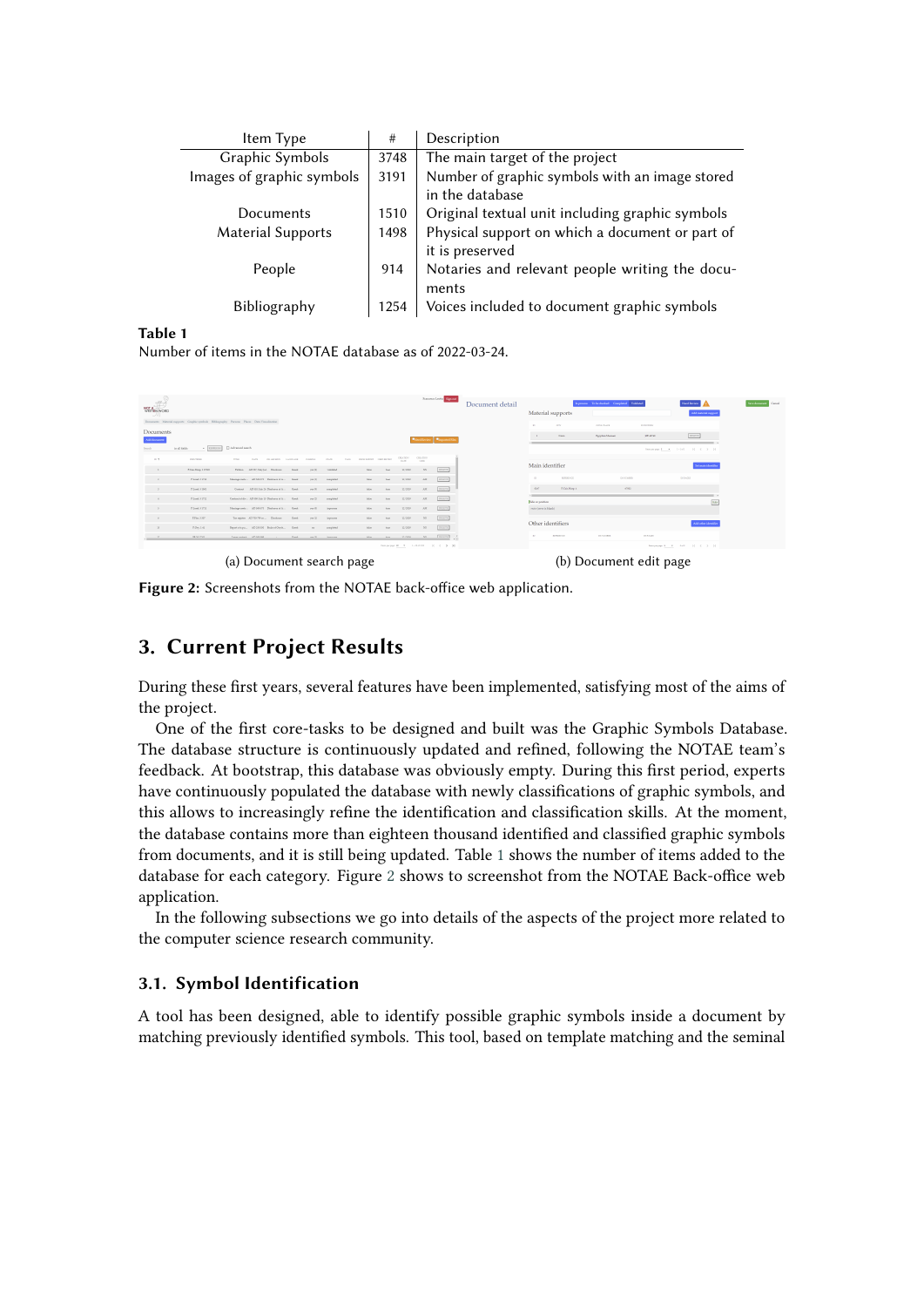<span id="page-4-0"></span>

**Figure 3:** NOTAE KG exploration example. Starting from two terms of interest, such as the symbol with *ID 218* and *Aphrodito*, we can explore all the resources that bind them. In this case the *Receipt* entity.

OPTICS clustering algorithm [\[3\]](#page-5-2) is intended to help the researcher who can discard wrongly identified symbols and select new ones. The tool has been published in [\[4\]](#page-6-0). The very same tool can be used by the final user to search symbols by drawing them using, for example, a touch screen. A second version of the tool, relying on deep neural networks instead of clustering has been published in [\[5\]](#page-6-1).

### **3.2. Digital Reproduction Enhancement**

Graphic symbols' sources are papyri, wooden tablets, slates and parchments. Depending on the original media, the preservation conditions and the passage of time, parts of the documents may be ruined or, in the worst case, lost. An image enhancement processing step could be necessary. In addition, a wrong assumption might make think that images are unique, but instead it is likely to have duplicates. Then, various pre-processing techniques have been implemented.

### **3.3. NOTAE Knowledge Graph**

One of the foreseen outcomes for the project, is to discover geographical and historical implications of the employment of graphic symbols, and this requires to provide researchers with advanced query and visualization functionalities.

A Knowledge Graph (KG) [\[6,](#page-6-2) [7\]](#page-6-3) is a knowledge base that uses a graph-structured data model or topology to integrate data. KGs are often used to store interlinked descriptions of entities objects, events, situations or abstract concepts with a defined semantics.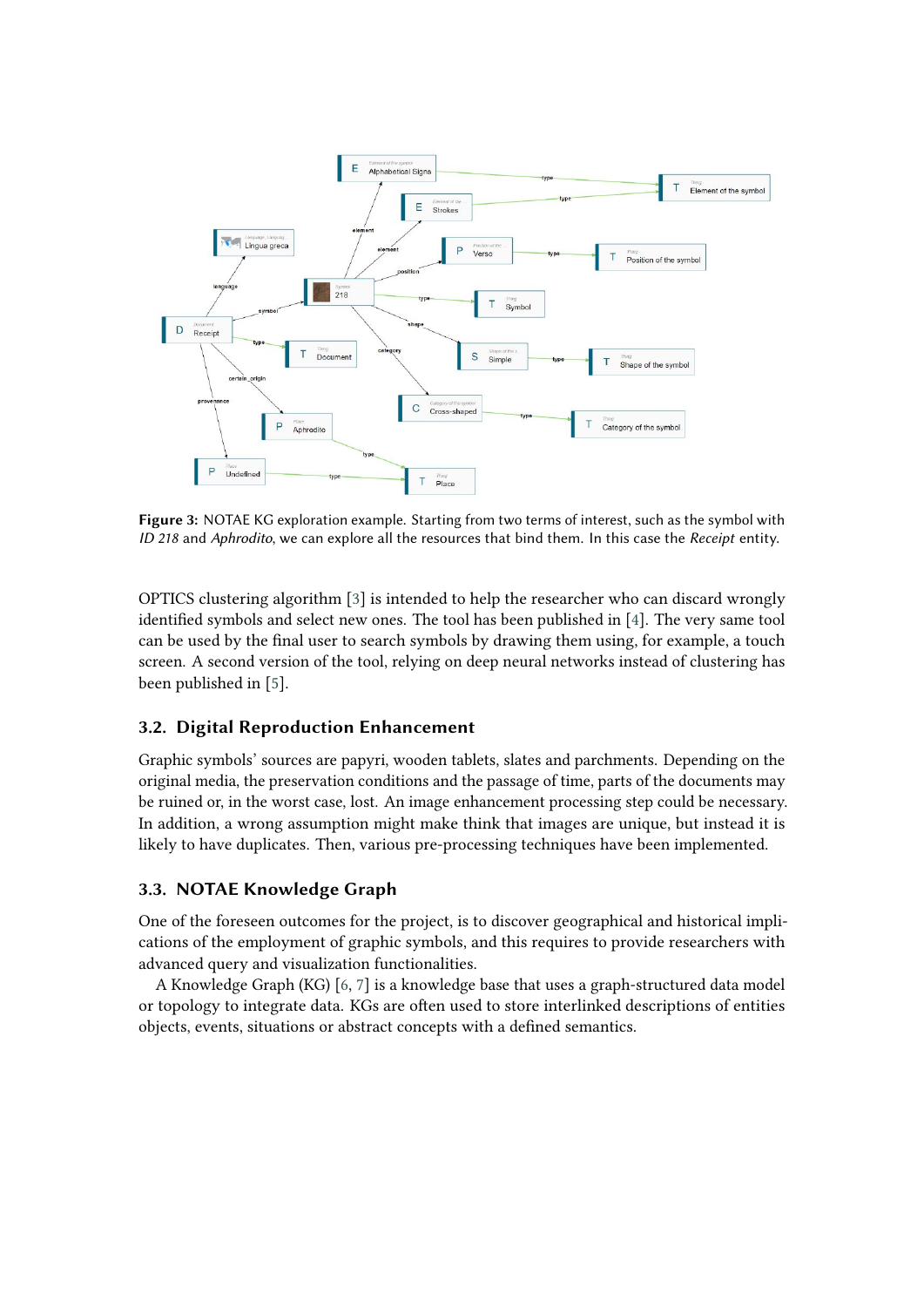By building the NOTAE Knowledge Graph [\[8\]](#page-6-4) on top of the NOTAE Database, we aim at *(i)* introducing a common vocabulary for researchers in the area, *(ii)* sharing a common understanding of how concepts are related, *(iii)* enabling the reuse of domain knowledge, and *(iv)* making domain assumptions explicit. In addition, we propose a graphical user interface which allows researchers to explore and search relations and connections between resources within the NOTAE KG. An example of such exploration is shown in Figure [3.](#page-4-0)

# <span id="page-5-1"></span>**4. Conclusions**

In this paper, we introduced the NOTAE ERC Project. The goal of the project is to study the employment of graphic symbols in documents from Late Antiquity to early medieval Europe. The project, ending in December 2023, has already achieved important results. Still, the team behind the project is working on several aspects still to tackle.

As a first point, the automatic symbol identification features are still under testing and only provided as experimental functionalities. Further tests are ongoing in order to provide the recommendation functionalities to NOTAE researchers, through the NOTAE Back-office web application, and to the full paleography research community in the form of search functionalities.

Secondarily, the integration with geographical information sources must be finalized, by also acquiring maps and allowing for advanced search functionalities. Also, the visual analytics tools allowing for the exploration of the database according to the geographic and time dimensions are currently under implementation.

Finally, the public website, which will allow the community to explore contents and items verified by NOTAE curators is currently in the design phase, with the goal of making it available to the public at the end of 2023.

### **Acknowledgements**

The work of all the authors is part of the project NOTAE, which has received funding from the European Research Council (ERC) under the European Union's Horizon 2020 research and innovation program (Advanced Grant 2017, GA n. 786572, PI Antonella Ghignoli). See also [http://www.notae-project.eu.](http://www.notae-project.eu)

### **References**

- [1] A. Ghignoli, The notae project: a research between est and west, late antiquity and early middle ages, Comparative Oriental Manuscript Studies Bullettin 5/1 (2019) 27–39. doi:[https://doi.org/10.25592/uhhfdm.185](http://dx.doi.org/https://doi.org/10.25592/uhhfdm.185).
- <span id="page-5-0"></span>[2] D. Internullo, Magis intellegi quam legi. segni e simboli grafici cristiani nel mediterraneo tardoantico e altomedievale, Storicamente 65 (2019-2020) 15–16. doi:[https://doi.org/10.](http://dx.doi.org/https://doi.org/10.12977/stor811) [12977/stor811](http://dx.doi.org/https://doi.org/10.12977/stor811).
- <span id="page-5-2"></span>[3] M. Ankerst, M. M. Breunig, H.-P. Kriegel, J. Sander, Optics: Ordering points to identify the clustering structure, ACM Sigmod record 28 (1999) 49–60.